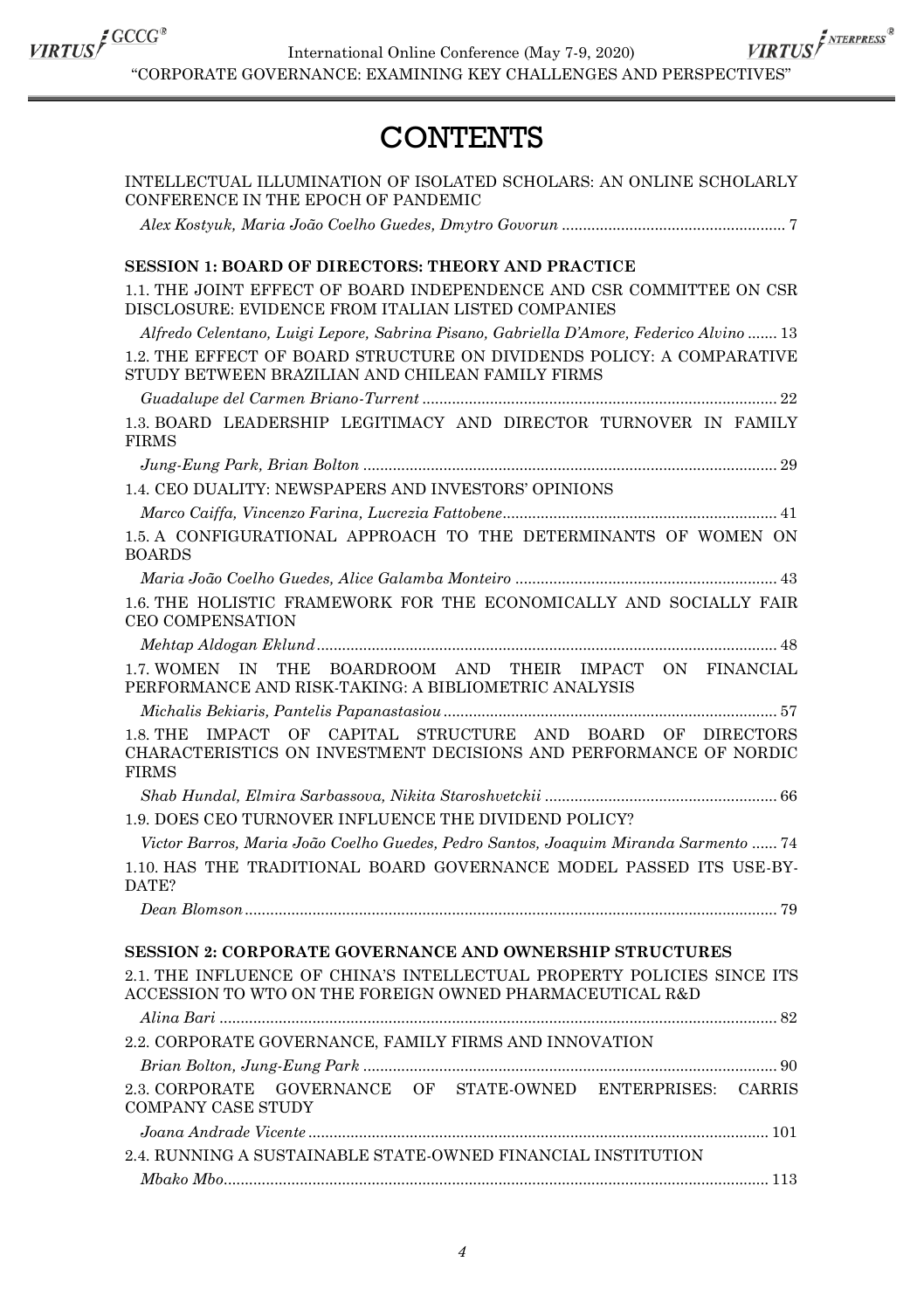International Online Conference (May 7-9, 2020)

 $\frac{\textit{VIRTUS}}{\textit{VIRTUS}}\textit{f}^{\textit{GUCG$}} \qquad \qquad \textit{International Online Conference (May 7-9, 2020)} \\ \textit{``CORPORTE GOVERNAMEE: EXAMPLENGES AND PERSPECTIVES''}$ 

| 2.5. FROM<br>NON-PROFIT ORGANIZATIONS TO MULTI-STAKEHOLDER SOCIAL<br><b>ENTERPRISES</b>                                                                              |
|----------------------------------------------------------------------------------------------------------------------------------------------------------------------|
|                                                                                                                                                                      |
| 2.6. THE IMPACT OF CORPORATE GOVERNANCE MECHANISMS ON THE FINANCIAL<br>DISTRESS: THE EGYPTIAN CASE                                                                   |
|                                                                                                                                                                      |
| SESSION 3: ACCOUNTING, AUDITING AND TAXATION                                                                                                                         |
| 3.1. CORPORATE TAX BEHAVIORS AND FIRM VALUE: THE MODERATING ROLE OF<br>AUDIT CHARACTERISTICS                                                                         |
|                                                                                                                                                                      |
| 3.2. THE INTERNAL AUDIT FUNCTIONS IN UAE LAW                                                                                                                         |
|                                                                                                                                                                      |
| 3.3. COMPETITION BETWEEN ACCOUNTING STANDARDS IN NATIONAL CONTEXTS:<br>DOES FAMILY MATTER?                                                                           |
|                                                                                                                                                                      |
|                                                                                                                                                                      |
| <b>SESSION 4: CORPORATE GOVERNANCE: GENERAL ISSUES</b>                                                                                                               |
| 4.1. IMPACT OF THE POLITICAL AND ECONOMIC CSFS ON OTHER CSFS IN THE PPP<br>PROJECTS LIFE CYCLE                                                                       |
|                                                                                                                                                                      |
| 4.2. CORPORATE GOVERNANCE IN AGILE ORGANIZATIONS: A PATH DEPENDENCY<br>SCHEME OR A SOURCE FOR GROWTH                                                                 |
|                                                                                                                                                                      |
| 4.3. HUMAN CAPITAL'S IMPORTANCE IN ICOS SUCCESS                                                                                                                      |
|                                                                                                                                                                      |
| 4.4. A MULTI-COUNTRY ANALYSIS OF THE SHAREHOLDER EFFECTS OF CYBER<br><b>BREACHES</b>                                                                                 |
|                                                                                                                                                                      |
| 4.5. TERRITORIAL FOOD HERITAGE. IS IT POSSIBLE TO VALORIZE AND TO REPORT<br>IT TO LOCAL STAKEHOLDERS?                                                                |
|                                                                                                                                                                      |
| 4.6. ENABLING FACTORS IN INNOVATION GOVERNANCE: A BUSINESS POLICY<br><b>APPROACH</b>                                                                                 |
|                                                                                                                                                                      |
| 4.7. CHARACTERISTICS OF FIRMS ELIGIBLE TO GO INTO "EXTRAORDINARY<br>ADMINISTRATION" IN ITALY                                                                         |
|                                                                                                                                                                      |
| 4.8. DIFFERENCES IN CULTURAL-REFERENCED AND SELF-REFERENCED VALUES<br>AND THEIR ROLE IN CULTURE IDENTIFICATION                                                       |
|                                                                                                                                                                      |
| 4.9. ENVIRONMENTAL DISCLOSURE IN EUROPEAN BANKS: THE ROLE OF<br>RELIGIOUS SOCIAL NORMS                                                                               |
|                                                                                                                                                                      |
| 4.10. RISK AND RETURN PROFILE OF INVESTMENTS IN THE PROTECTED TECH-<br>INDUSTRY IN CHINA: A STOCK MARKET'S PERSPECTIVE ON VARIABLE INTEREST<br><b>ENTITIES (VIE)</b> |
|                                                                                                                                                                      |